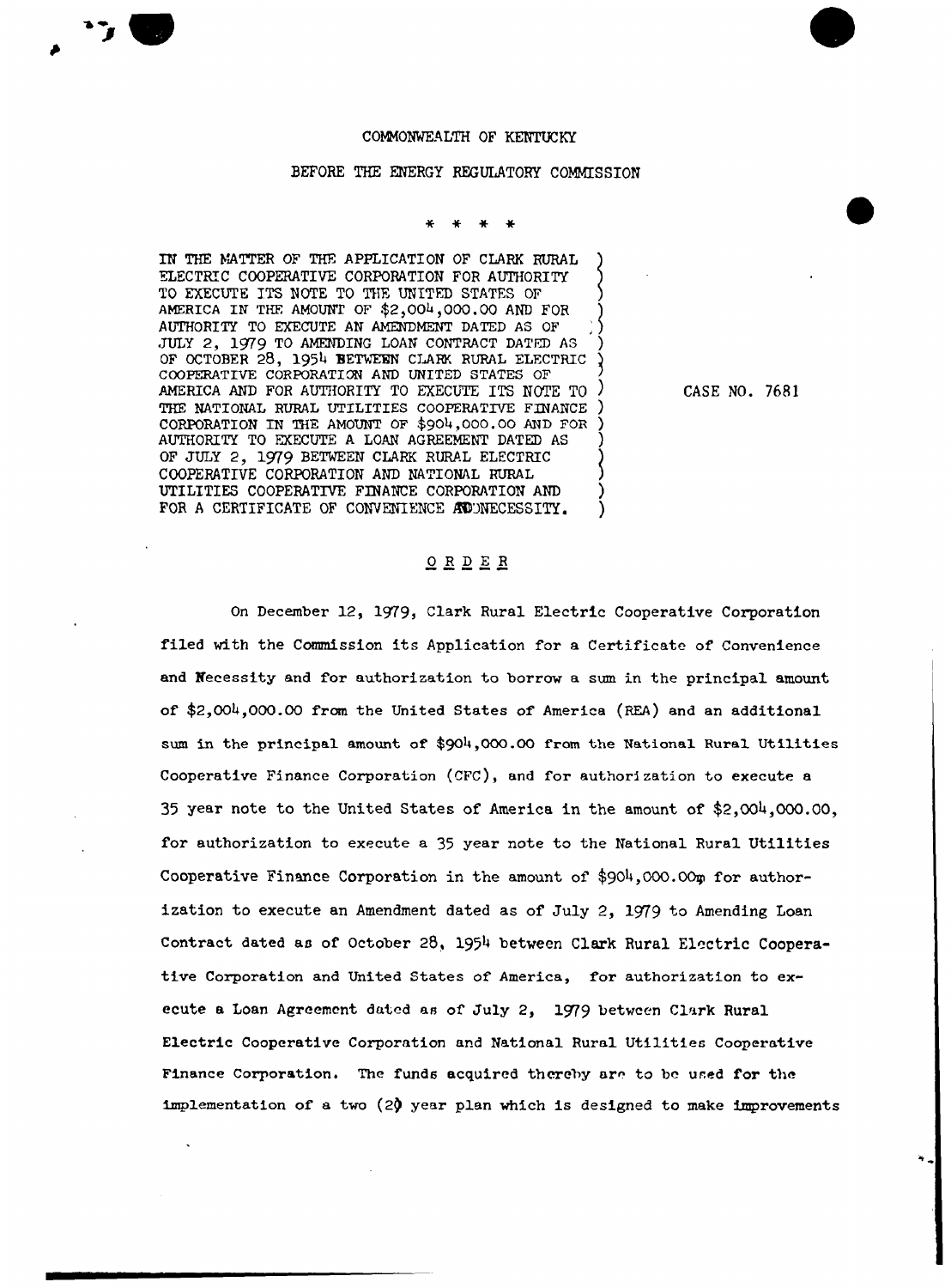to the existing system and to extend service to new customers.

The matter was set for a hearing at the Commission's offices in Frankfort, Kentucky, on January 3, 1980 at 11:00 a.m. prevailing time. The hearing was held as scheduled and all parties of interest were given the opportunity to be heard and no protests were entered.

The Commission, after consideration of the Application, all evidence of record and being advised, is of the opinion and finds:

l. That public convenience and necessity require that such construction of additions and improvements as is proposed in the Application be performed, and that a Certificate of Convenience and Necessity should be granted.

2. The Commission further finds that the proposed borrowing is for a lawful object within the corporate purposes of the utility, is necessary and appropriate for and consistent with the proper performance by the utility of its service to the public, and will not impair its ability to perform that service and is reasonably necessary and appropriate for such purpose.

ET IS THERFFGRE ORDERED that Clark Rural Electric Cooperative Corporation be and it hereby is granted <sup>a</sup> Certificate of Convenience and Necessity to proceed with the construction as set forth in the Appllcatior and record.

IT IS FURTHER ORDERED that Clark Rural Electric Cooperative Corporation be and it hereby is authorited to borrow a sum in the principal amount of  $2,004,000.00$  at an interest rate of five percent (5%) per annum f from the United States of America (REA).

IT IS FURTHER ORDERED that Clark Rural Electric Cooperative Corporation be and it hereby is authorized to borrow an additional sum from National Rural Utilities Cooperative Finance Corporation (CFC) in the principal amount of \$904,000.00 at an initial interest rate of nine and onefourth percent  $(9-\frac{1}{2})$  per annum until the year 1986. Subsequently the interest rate and its period of application may be modified by National

 $-2-$